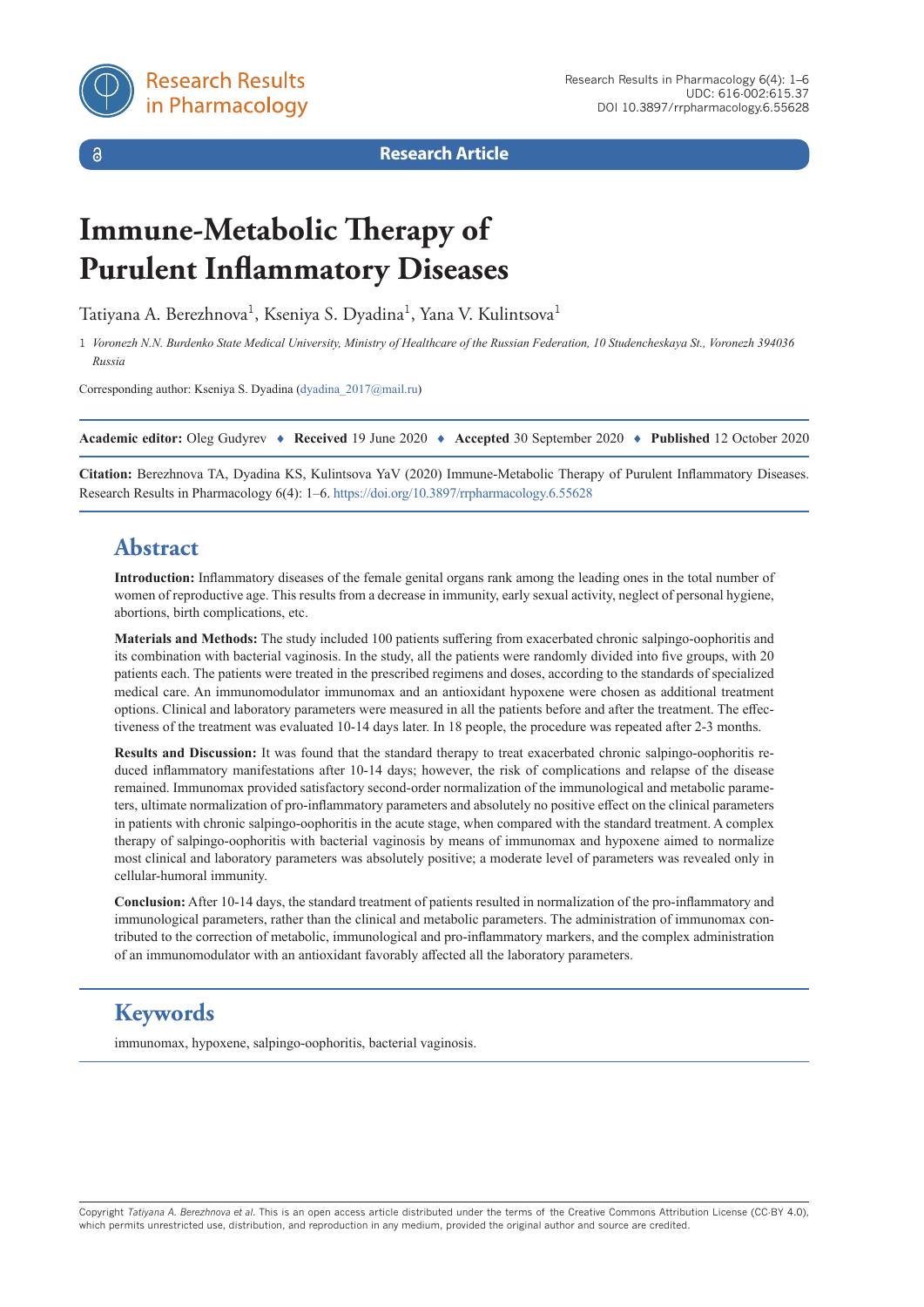# **Introduction**

Rationale of this study is determined by the fact that most women experience inflammatory diseases of the genital organs (Ditkoff et al. 2018; Kicha et al. 2018; Desai and Brinton 2019). The female reproductive system has structural features that facilitate the rapid spread of infection from the vagina to the internal genital organs (Dumesic et al. 2015). According to scientific data, the main "point of attack" by bacterial infections of women's genitals is the fallopian tubes. In turn, the depth of tissue damage of the fallopian tubes and specific morphological manifestations of the disease are quite variable and largely depend on the etiological factors, the duration of the inflammatory process and the main pathogenetic mechanism of infection of the internal genital organs (Tomassetti and D'Hooghe 2018). To date the degree of involvement of the ovaries in the inflammatory process in purulent-inflammatory diseases of the genitourinary system is till debatable. The high prevalence of chronic purulent-inflammatory diseases is caused by a decrease in immunity, development of antibiotic resistance by causative microflora (Hauser et al. 2016; Bratchikov et al. 2020). Currently, there is a scientific need to develop valid prescribing regimens and evaluate the effectiveness of an immune-pharmacotherapy (Waldmann 2015; Balercia et al. 2017). One of the main vectors of this problem is to study the impact of combined pathology and a complex treatment associated with it on the clinical and laboratory status of patients (Alvarez-Curto and Milligan 2016; Agarkov et al. 2017). New aspects of the pathogenesis of infections – metabolic disorders, targeted pharmacological correction – are understudied nowadays (Majdan 2016; Verwijs et al. 2019). At the same time, the objective consideration of the combined immuno-metabolic genesis of oxidative

infectious stress and its potential appears to be poorly studied (Zhang et al. 2018; Pokrovskaya et al. 2020).

The aim of the study was to investigate changes in laboratory parameters of exacerbated chronic salpingo-oophoritis (ECSO) and its combination with bacterial vaginosis (BV) when prescribing a standard treatment and a treatment combined with an immunomodulator – immunomax – or with an antioxidant – hypoxene.

# **Materials and methods**

A clinical trial plan was approved by the Ethics Committee of Voronezh N.N. Burdenko State Medical University of the Ministry of Healthcare of the Russian Federation and complied with the medical ethics requirements of the Declaration of Helsinki.

The study included 100 patients suffering from chronic salpingo-oophoritis in the acute stage. Of these, 60 patients were diagnosed with bacterial vaginosis; 30 healthy individuals of the similar age constituted a comparison group. All the patients included in the study were randomly divided into five groups, 20 patients each. Two groups consisted of the patients with ECSO receiving the standard treatment and its combination with immunomax  $(Std + Im)$ . Four groups included the women with ESCO + BV, who received the standard treatment, the standard treatment+immunomax and a combination of the standard treatment+immunomax+hypoxene (Hp) (Std, Std +Im, Std +Im+Hp) (Fig. 1). The treatment was performed in the prescribed regimens and doses, according to the standards (Falconi-McCahill 2019; Faught and Reyes 2019). An immunomodulator immunomax and an antioxidant hypoxene were chosen as additional treatment options.



**Figure 1.** The scheme of differentiated immune pharmacotherapy of chronic salpingo-oophoritis in the acute stage and its combination with bacterial vaginosis.

**Notes:** ECSO – exacerbated chronic salpingo-oophoritis, BV – bacterial vaginosis, Std – standard treatment, Im – immunomax, Hp – hypoxene.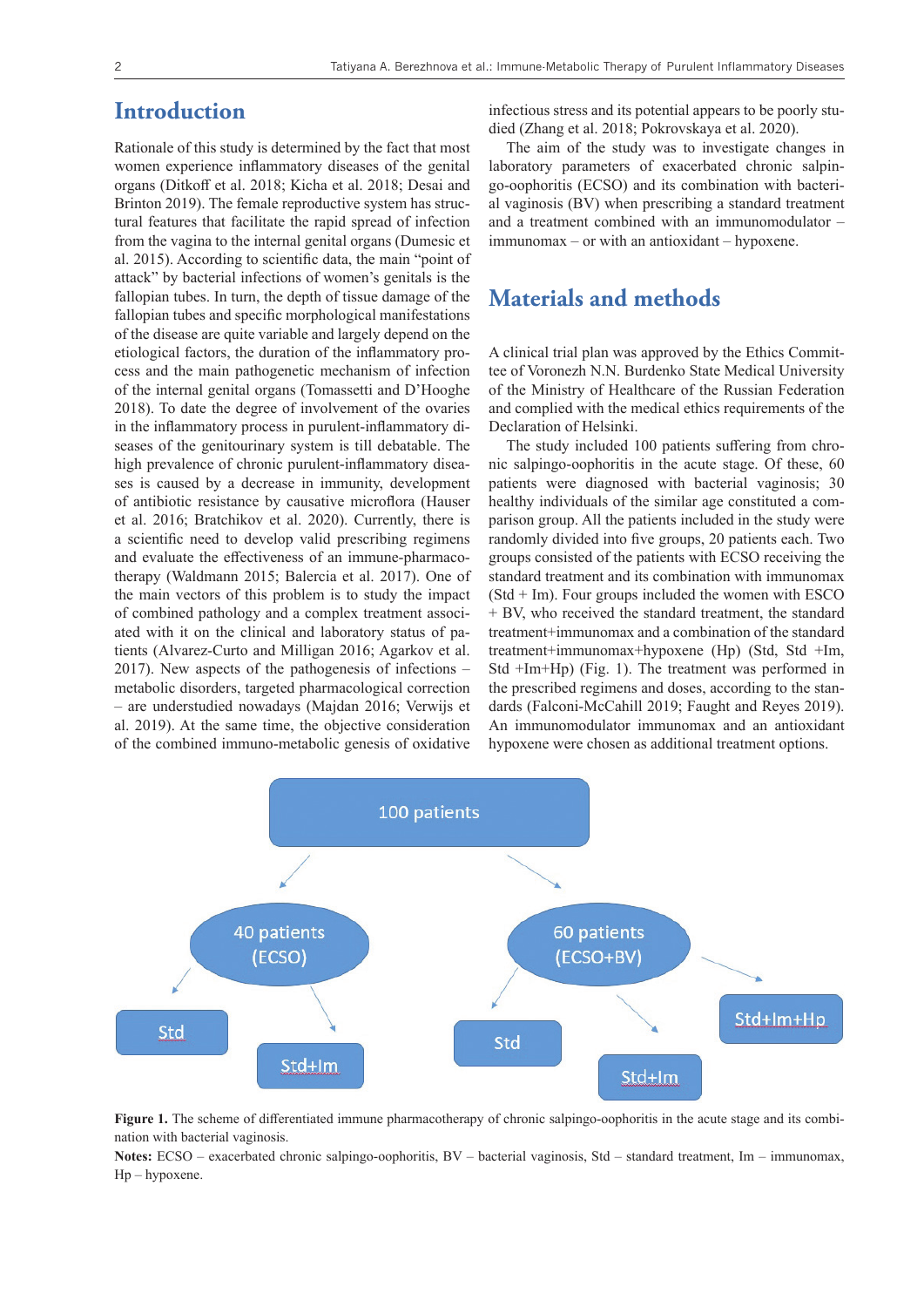The laboratory parameters – hematological, biochemical, immunological, bacteriological, metabolic tests – were measured in all the patients before and after the treatment. Clinical and laboratory statuses were also evaluated after 10–14 days. In 18 patients receiving Std+Im and Std+Im+Hp therapies, the procedure was repeated again after 2–3 months.

The analysis of the obtained data included an assessment of the reliability of the studied laboratory parameters through randomization of patients groups by age, severity of the disease, and other signs; determination of the optimal number of patients in the group; use of statistical criteria, for example, Student's or Wilcoxon-Mann-Whitney tests, taking into account the normal distribution of the laboratory findings.

When analyzing immunopathology, the signaling parameters were formalized into standard formulas of the immune system disorders (FISD), including the most significantly changed parameters compared to the norm; immunocorrection targets were identified using the coefficient of diagnostic value (Kj); "proper" immunocorrection targets were identified compared to the standard treatment; the dependence of changes in the components of the immune-laboratory status was specified. When performing a ranking assessment, the percentage of the altered parameters compared to a given level and the following scale  $-\langle 33, 33-66 \rangle$  = 66% – were used for calculations. The rank of differences was measured on the following scale: insignificant ( $3<sup>rd</sup>$  rank), moderate ( $2<sup>nd</sup>$  rank) and significant  $(1<sup>st</sup> rank)$ . Laboratory markers for the selection of medications were detected using an inverse analysis of the composition of the formulas of immunocorrection targets. A five-level assessment of parameters was used when studying the obtained data (Ermishina et al. 2014; Kuzmenko et al. 2019; Zemskov et al. 2019).

#### **Results and discussion**

It was found that after 10–14 days the standard therapy of ECSO resulted in a significant reduction of metabolic and immunological markers to a moderate level and pro-inflammatory markers – to the lowest severity level. Complex treatment with the immunomax modulator shows that after 10–14 days there is a decrease in the initial frequency of pathology in terms of the hematological and biochemical parameters from 17.7% to 30.0%, 12.5% to 37.5% almost to trace amounts  $-5.0\%$  to 10.0%, which testifies to the successful relief of inflammation in sick women during this period under the influence of complex treatment.

In ECSO complicated by BV, ultimate changes from the norm were registered for all the generalized parameters within 80–100%. Standard therapy administered to female patients from this group had an unsatisfactory effect on the metabolic parameters and a markedly moderate effect on the immunological (51.9%) and pro-inflammatory (35.7%) tests.

Immunomax resulted in satisfactory second-order normalization of the immunological and metabolic parameters, ultimate normalization of the pro-inflammatory parameters of patients suffering from chronic salpingo-oophoritis in the acute stage compared to the standard treatment. The combined therapy by a modulator with an antioxidant hypoxene during this period contributed to the complete normalization of all the studied parameters in the female patients (77.8–100%).

After 2–3 months, the patients with ECSO who had received immunomax in the acute period of the disease in combination with the standard treatment manifested certain preservation of the normalization of the immunological parameters and its complete absence in other pro-inflammatory and clinical parameters.

When inflammation of the uterine appendages was aggravated by BV, the introduction of immunomax contributed to a decrease in isolation of pathogenic microflora from the diagnostic material. However, overall, there was no positive effect of immunotherapy in the grouped pro-inflammatory, immunological, and clinical parameters.

The complex immune-metabolic therapy of women with ECSO+BV was quite active during this period. In the patients, there was completely no significant accumulation of normal blood-biochemical markers of inflammation. On average, clinical manifestations of an exacerbation of the disease in this group were significantly reduced, the fact indicating the sufficient effectiveness of immuno-metabolic therapy.

The effect of the standard treatment alone in patients with ECSO on days 10–14 did not practically affect cellular defense reactions and had a moderate effect on humoral (50%), phagocytic (33%), free-radical-oxidation and antioxidant-system (AOS)-dependent (60–50%) parameters and completely eliminated the pathology of pro-inflammatory hemato-biochemical, cytokine and bacteriological parameters, since their deviation from the norm ranged from 0 to 16.7%.

The effectiveness of the combined standard and immunomax treatment on cellular mechanisms was not significant. In contrast, normalization of the remaining four grouped parameters – bactericidal, cytokine, pro-inflammatory hematological, and biochemical – proved to be significantly absolute in 100% of the cases.

The combined standard, immunomax and hypoxene therapy of salpingo-oophoritis in the acute stage complicated by bacterial vaginosis was absolutely positive in normalizing most laboratory parameters, and moderate only in cellular-humoral immunity.

It was revealed that in the acute period of uncomplicated chronic salpingo-oophoritis, according to FISD, the leading markers of immuno-metabolic disorders were  $TNF^+$ <sub>3</sub> IgM<sup>+</sup><sub>2</sub> NKr<sub>2</sub> – accumulation of the pro-inflammatory cytokine TNF, hyperimmunoglobulinemia M with a deficiency of NK regulators; and according to FMD - Vitamin $E^+$ <sub>2</sub> Schiff's bases<sup>+</sup><sub>1</sub> systemic thiols<sup>-</sup><sub>1</sub> - excess amounts of vitamin E, Schiff's bases together with insufficient concentration of systemic thiols. The combined formula of immuno-metabolic disorders (FIMD) included the composition of three of the above-mentioned key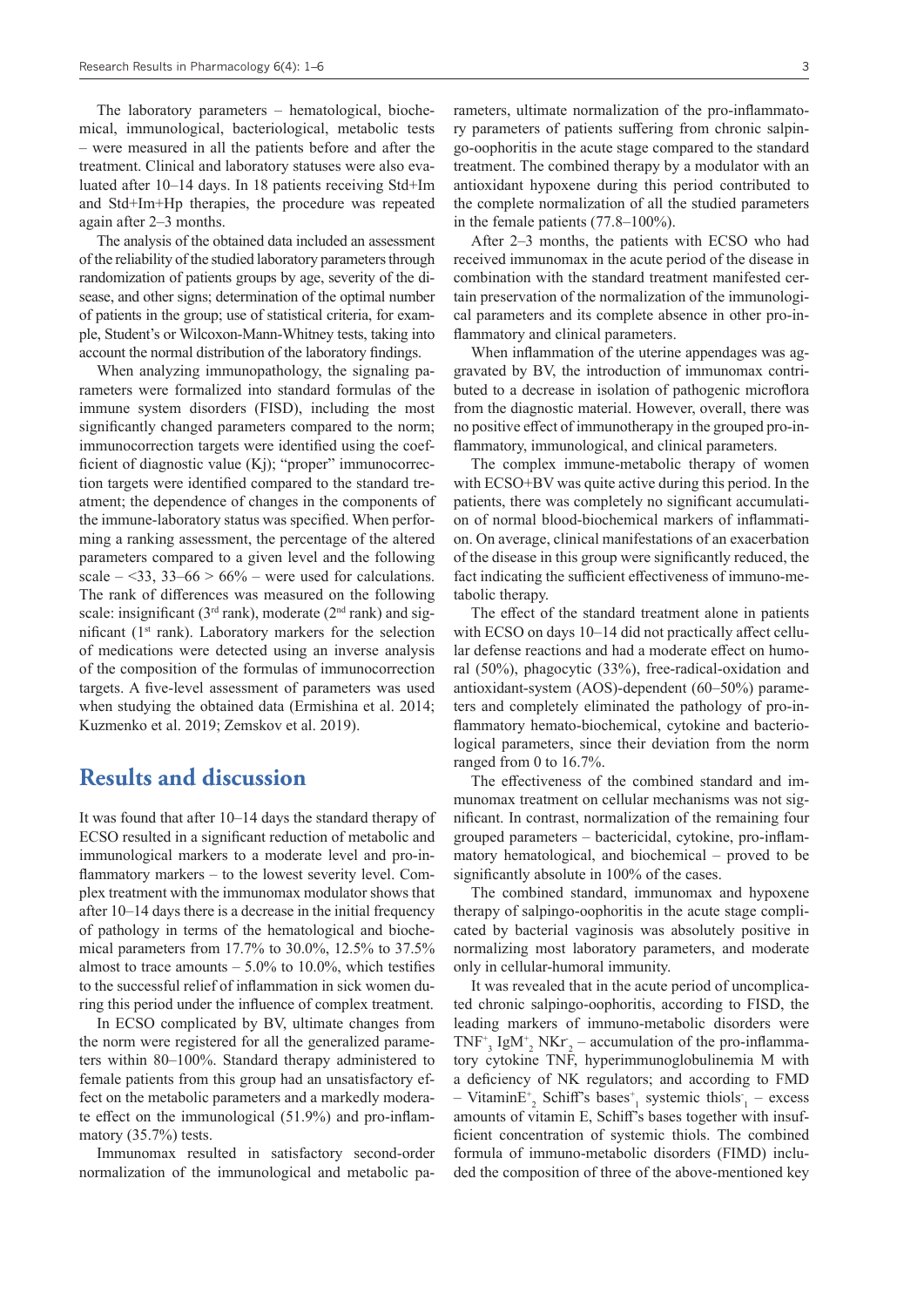**Table 1.** Correlation of Personalized Immuno-metabolic Parameters in Patients with ECSO and ECSO+BV Before Treatment.

| <b>Disorders</b> | <b>Standard formulas</b>                                                   | <b>Strong correlations</b>                                                                            | $\mathbf n$    |
|------------------|----------------------------------------------------------------------------|-------------------------------------------------------------------------------------------------------|----------------|
|                  | Formula of the immune system disorders (FISD)                              |                                                                                                       |                |
| <b>ECSO</b>      | $FRIS-TNF^{+}$ <sub>1g</sub> M <sup>+</sup> <sub>2</sub> NKr <sup>2</sup>  | $(TNF^+) + IL10$                                                                                      | 6              |
|                  |                                                                            | $(IgM^*_{\alpha})+B,+CIC,+MWM$                                                                        |                |
|                  |                                                                            | $(NKr_{2})+Tc,+Ma$                                                                                    |                |
|                  | Formula of metabolic disorders (FMD)                                       |                                                                                                       |                |
| <b>ECSO</b>      | FMD-VitaminE <sup>+</sup> <sub>2</sub> Schiff's                            | (VE <sup>+</sup> <sub>2</sub> )-Diene conjugates,+ceruleoplasmin,+MDA                                 | 5              |
|                  | bases <sup>+</sup> <sub>1</sub> Systemic thioles <sup>-</sup> <sub>2</sub> | (Systemic thioles $_1$ )+ <b>ketodienes</b>                                                           |                |
|                  |                                                                            | (Schiff's bases <sup>+</sup> , ) -Catalase                                                            |                |
|                  | Formula of the immune-metabolic disorders (FIMD)                           |                                                                                                       |                |
| <b>ECSO</b>      | $\mathbf{FIMD}\text{-}\mathrm{TNF}^*$ , IgM <sup>+</sup> <sub>2</sub>      | $(TNF^{\dagger}_{2})$ +MDA,+CIC, + $\beta$ -glob.,+stab neutrophils                                   | 10             |
|                  | Vitamin $E^*$ ,                                                            | $(IgM^{\dagger})$ +B,-Catalase, + $\alpha$ , glob.                                                    |                |
|                  |                                                                            | $(VE^{\scriptscriptstyle +}),$ +Tc, -Diene conjugates,+ESR                                            |                |
| Healthy          | TNF IgM VitaminE                                                           | (TNF) +MWM,+VE,+Catalase,+y glob,-Ketodienes, +eosinophils (EOS)                                      | 17             |
| people           |                                                                            | $(IgM) + IgG$ , $+ \beta$ -glob,-Tc, $+ESR$ , $+Schiff's$ bases, $+supercxide$ dismutase              |                |
|                  |                                                                            | (VitaminE) +T,+MDA,+Schiff's bases,+C-reactive protein,-Systemic thioles                              |                |
|                  | Formula of the immune system disorders (FISD)                              |                                                                                                       |                |
| ECSO+BV          | $FISD-IgG+,Tc+, NBTac-,$                                                   | $(IgG^+$ <sub>2</sub> )-IgA <sub>7</sub> +Th <sub>7</sub> -IL10                                       | $\overline{4}$ |
|                  |                                                                            | $(Tc^*)$ +Tac                                                                                         |                |
|                  | Formula of metabolic disorders (FMD)                                       |                                                                                                       |                |
| ECSO+BV          | FMD-plasma antioxidant                                                     | (plasma antioxidant activity,)+ceruleoplasmin                                                         | 3              |
|                  | activity <sub>3</sub> Superoxide                                           | (Superoxide dismutase,)+bi-tyrosine linkages                                                          |                |
|                  | dismutase, MDA,                                                            | $(MDA^*)+ketodienes$                                                                                  |                |
|                  | Formula of the immune-metabolic disorders (FIMD)                           |                                                                                                       |                |
| ECSO+BV          | FIMD-plasma antioxidant                                                    | (plasma antioxidant activity,) +MDA, +diene conjugates, +Tc, + $\gamma$ glob                          | 6              |
|                  | activity, $IgG^+$ , superoxide                                             | $(IgG) + Mon$                                                                                         |                |
|                  | $d$ ismutase,                                                              | (Superoxide dismutase )+ Schiff's bases                                                               |                |
| Healthy          | Plasma antioxidant                                                         | (plasma antioxidant activity) $+NKr$ , $+β$ -glob, $+CIC$ , $+ceruleoplasmin$ , $+Leuc$ , $+catalase$ | 18             |
| people           | activity IgG superoxide                                                    | (IgG) +B, -Schiff's bases, +ESR, -Diene conjugates, +yglob, +IL8                                      |                |
|                  | dismutase <sup>-</sup>                                                     | (superoxide dismutase) +IL4, -non-protein thioles, +ESR, -MDA, + IgA, +C-reactive protein             |                |

**Notes:** n – number of correlations with a coefficient >0.5; the correlation-related parameters are given in bold; +/- positive/negative bonds, Tc – T-cytotoxic lymphocytes, Tac – T-active lymphocytes, MA – lymphocytes with apoptosis marker, NKt, NKr, NKc – natural thymus-dependent, regulator-, cytotoxic killers; CD – differentiation clusters; B – B cells; Ig – immune globulins of different classes; CIC – circulating immune complexes, MWM – medium weight molecules, PhI, PhN – phagocytic index, phagocytic number; NBTsp , NBTac – nitro-blue tetrazolium test spontaneous/ activated; IL – interleukins; TNF – tumor necrosis factor alpha, Ma – carriers of apoptosis marker; ECSO – exacerbated chronic salpingo-oophoritis, BV – bacterial vaginosis.

parameters with the predominance of immunological tests  $-$  TNF<sup>+</sup><sub>3</sub> IgM<sup>+</sup><sub>2</sub> VitaminE<sup>+</sup><sub>2</sub>.

According to FMD, the key effect of the non-immunotropic treatment alone and a treatment combined with immunomax appeared to be distributed – between either exclusively humoral  $(IgM<sup>+</sup><sub>3</sub> CIC<sub>2</sub> B<sup>+</sup><sub>3</sub>)$  or a combination of humoral, phagocytic and cytokine parameters (MWM  $_3$  $PhI^{+}_{2}IL8^{-}_{2}).$ 

In turn, treatment options for  $ECSO - a$  standard treatment and a complex treatment with immunomax – had a pronounced effect, including that on the components of the metabolic status. According to the standard treatment, (plasma antioxidant activity<sup>+</sup><sub>2</sub> VitaminE<sub>2</sub> MDA<sup>+</sup><sub>2</sub>) resulted in the stimulation of the general antioxidant activity of blood, a decrease in the formation of anti-inflammatory vitamin E, which belongs to the antioxidant defense (AOD) system, and the accumulation of malondialdegyde, a leading factor in the free radical oxidation processes. The combination of Std+Im therapy, according to the standard formula (superoxide dismutase<sup>+</sup><sub>2</sub> ketodienes<sup>-</sup><sub>1</sub> plasma antioxidant activity<sup>+</sup><sub>2</sub>) resulted in the activation of superoxide dismutase, a decrease in the level of ketodienes and an increase in plasma antioxidant activity.

The formula of the immune-metabolic disorders of the combined standard treatment with immunomax included  $(MWM_2)$  superoxide dismutase<sup>+</sup><sub>2</sub> PhI<sup>+</sup><sub>2</sub> $)$  – a decrease in the number of medium-weight molecules, which are a sign of toxicosis, stimulation of the enzymatic reaction of the antioxidant system – superoxide dismutase and the phagocytic index value.

Crucially different results were obtained in case of the aggravated pathology. In the acute period of chronic salpingo-oophoritis with bacterial vaginosis, the key immunological (IgG<sup>+</sup><sub>2</sub> Tc<sup>+</sup><sub>3</sub> NBTac<sup>-</sup><sub>2</sub>) and metabolic parameters (plasma antioxidant activity<sub>3</sub> superoxide dismutase<sub>3</sub> MDA+ 2 ), respectively, appeared to be as follows: one humoral, one cellular, one phagocytic index parameters, two antioxidant system factors and one free radical oxidation parameter. The combined formula of immune-metabolic disorders (plasma antioxidant activity, IgG<sup>+</sup><sub>2</sub> superoxide dismutase-3 ) contained two antioxidant system parameters and one B-dependent immunological parameter.

The analysis of signaling parameters revealed the following regularities: the complete individuality of the formulas considering the order of location, vector and degree of changes in the basic tests; their stimulating and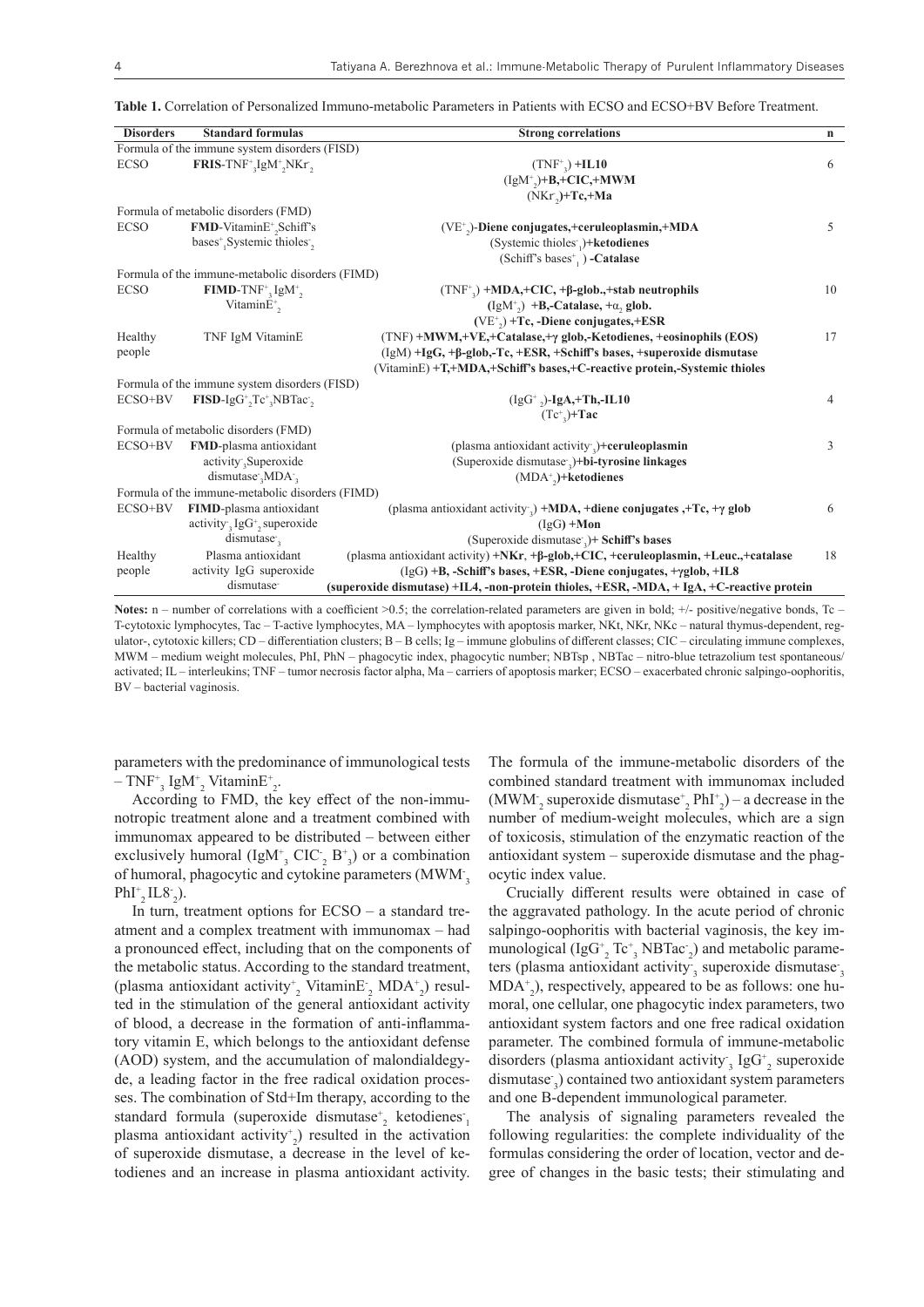suppressing multidirectionality; representation of various types of reactions among the signaling parameters.

For example, anti-inflammatory cytokines IL2, enzymatic and non-enzymatic factors – catalase and plasma antioxidant activity – were determined as part of the combined FIMD of immunomax  $(\text{IL2}^*_2\text{Catalase}^*_2)$  plasma antioxidant activity+ 2 ). All the parameters were with a vector of the second degree stimulation.

It should be made clear that the standard formulas of the targets of immunological and pharmacological correction are the result of the combined therapy, including standard medications, a modulator and an antioxidant, administered to female patients; this fact eroding understanding of the target effect of immunotherapy. To identify it, there is a mathematical method by A.M. Zemskova et al. (2008).

It was demonstrated that, in non-aggravated salpingo-oophoritis and salpingo-oophoritis aggravated by BV, 22 and 17 immunological parameters out of the 27 studied parameters were accordingly quantitatively stimulated by immunomax alone. The basic immunological tests ("proper" formula of metabolic disorders) in both cases were the following: Ig  $A_3^+$  TNF $_3^+$ T<sup>+</sup><sub>3</sub> and IL4<sup>+</sup><sub>3</sub> NKt<sup>+</sup><sub>3</sub> NBTsp<sup>+</sup><sub>3</sub> – the maximum accumulation of A immune globulins class, decrease in the concentration of pro-inflammatory TNF, stimulation of the number of T cells and the maximum increase in the content of anti-inflammatory IL4, thymus-dependent natural killer cells and the spontaneous NBT test value.

The above immunological phenomena were combined with the powerful metabolic effect of immunomax, according to the typical "proper" formula of metabolic disorders – (diene conjugates<sup>+</sup><sub>1</sub> plasma antioxidant activity<sup>+</sup><sub>1</sub> systemic thiols<sup>+</sup><sub>1</sub>) and (Schiff's bases<sub>2</sub> superoxide dismutase<sup>+</sup><sub>2</sub> bi-tyrosine linkages<sup>-</sup><sub>1</sub>) – activation of one free-radical-oxidation-dependent and two antioxidant-system-dependent factors against accumulation of Schiff's bases, stimulation of superoxide dismutase and decrease in the concentration of free-radical-oxidation-dependent bi-tyrosine linkages in patients with aggravated course of the uterus inflammation.

When female patients with ECSO+BV are administered complex Std+Im+Hp, it produces a multifaceted effect on the immune and metabolic statuses  $-$  PhN<sup>+</sup><sub>3</sub></sub> NBTac<sup>+</sup><sub>2</sub> NKc<sup>-</sup>  $_2$  and Catalase<sup>-</sup><sub>2</sub> systemic thiols<sup>+</sup><sub>2</sub> plasma antioxidant activity<sup>+</sup><sub>3</sub> – distributed between the absorbing and metabolic abilities of phagocytes, cytotoxic natural killers and catalase, common thiols, and total antioxidant activity of blood.

The correlation analysis revealed the main regularities of the relationship of immunological and metabolic mechanisms – the prevalence of the number of strong correlations of the basic tests in healthy individuals, with their progressive decrease as diseases deteriorate, respectively (from 17 to 10 and from 18 to 6).

Thus, in the control group of healthy individuals compared to the female patients with mono-inflammatory pathology of ECSO, the number of strong associations of FIMD basic tests with immunological parameters constituted – 23.5 and 30.0%, with hematological parameters

– 11.8 and 20.0%, biochemical parameters – 17, 6 and 20.0%, and metabolic parameters  $-47.1$  and 50.0%, respectively. In the patients with ECSO+BV, the number of strong associations of FIMD basic tests with immunological, hematological parameters constituted 11.7 and 16.7%, with biochemical parameters  $-16.7$  and  $16.7%$ , and with metabolic parameters – 38.8 and 50.0%, respectively.

Therefore, there was established a systemic complex pathology of pro-inflammatory, immunological, metabolic parameters in clinical models of chronic salpingo-oophoritis in the acute stage and its combination with bacterial vaginosis in the acute period. The effectiveness of the standard therapy of ECSO and ECSO+BV after 10–14 days of treatment was incomplete, and in case of the additional administration of immunomax it was significant for ECSO treatment and unsatisfactory for ECSO+BV treatment.

After 2–3 months, the effectiveness of mono-immune-pharmacological therapy wore off completely. The complex of standard treatment for patients suffering from exacerbated chronic salpingo-oophoritis and its combination with bacterial vaginosis with immunomax and hypoxene provided a predominant cure and prevention of the disease after  $10-14$  days  $-2-3$  months of treatment. The combination of immunomax with hypoxene completely modified the typical immuno- metabolic targets. It was also demonstrated that oxidative infectious and inflammatory stress had not only a metabolic, but also immune mechanism, with minor participation of hemato-biochemical markers.

#### **Conclusion**

Thus, it can be concluded that the standard treatment of patients with salpingo-oophoritis in the acute stage and bacterial vaginosis results in normalization of pro-inflammatory and immunological (64.3–48.0%) parameters 10– 14 days later, whereas the metabolic (23.1–38.5%) parameters remain the same. The introduction of immunomax contributes to the correction of metabolic (38.5%), immunological and pro-inflammatory (92.9%) markers, and complex administration of an immunomodulator with an antioxidant favorably affects all the laboratory parameters (88.0–100.0%). Comparative effectiveness of the variants of differentiated immunopharmacotherapy of chronic salpingo-oophoritis in the acute stage and its combination with bacterial vaginosis was analyzed in detail. An additional prescription of immunomax and hypoxene to the standard therapy results in the phenomena of the addition of the effects of drugs and the achievement of a new quality with their combination, which helps to reduce chronicity and recurrence of the process

# **Conflict of interest**

The authors have no conflict of interest to declare.